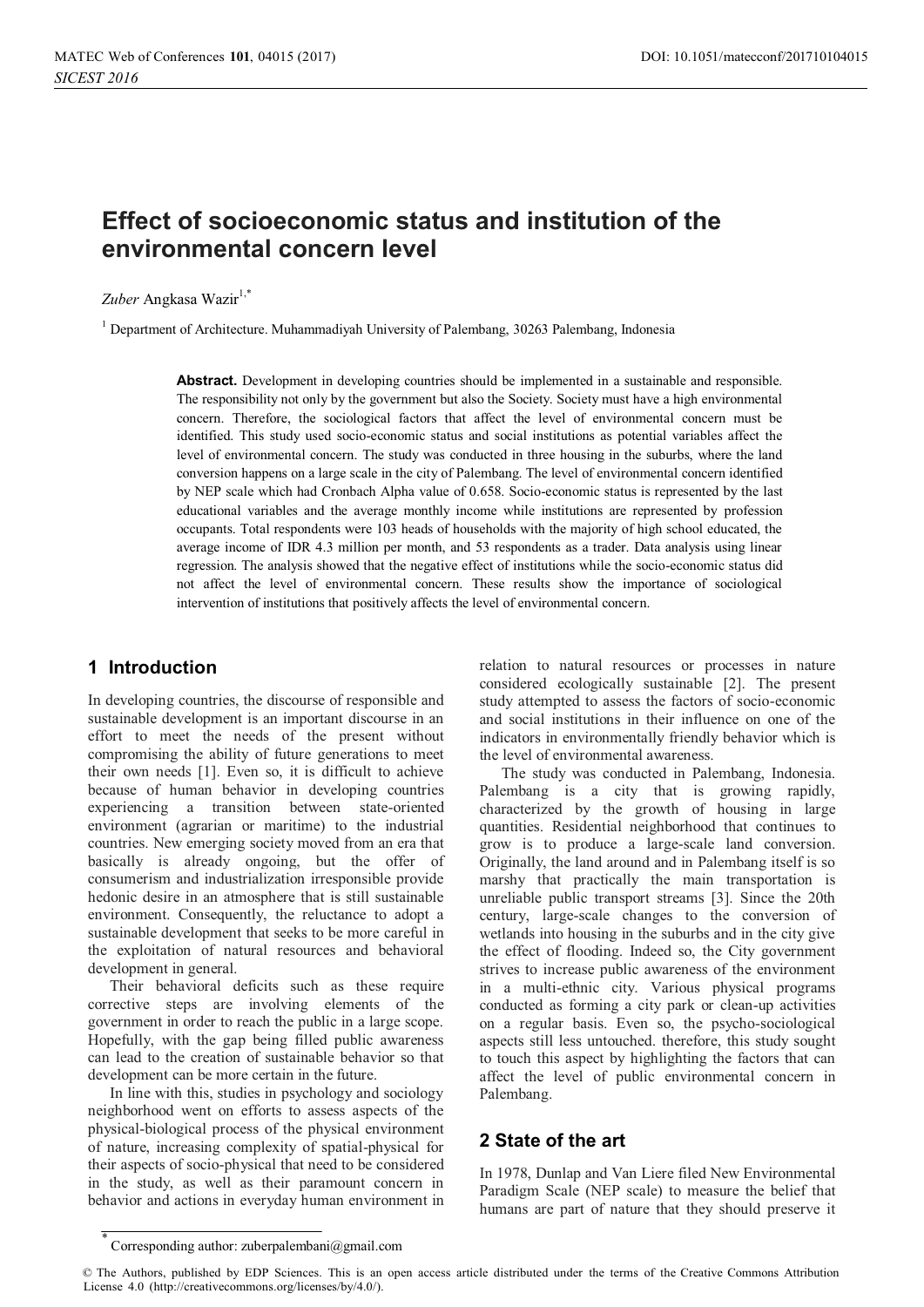and avoid exploitation of natural resources [2]. NEP scale is a belief system embedded and difficult to change on an individual regarding his perspective on the environment. NEP scale measure the ecological core beliefs as their ecological limits and the importance of

maintaining the balance of nature [2]. In its development, the NEP scale was found significantly associated with pro-environmental behavior [2]. Therefore, we can approach the NEP scale as a form of human values guide to describe their behavioral tendencies pro-environment.

Previous research has identified several demographic variables that influence individual attitudes toward the attitude towards the environment [4]. These variables are generally weak and sometimes inconsistent between populations. Among them, the respondents were young and highly educated tend to be more positive about environmental issues [4;5]. Women tend to be more proenvironment than men [6;7]. Certain ethnic groups in care more about the environment than other ethnic groups [4]. High socioeconomic status and ethnic origin majority (elitism) tend to have a positive attitude towards the environment [4]. Meanwhile, other studies have shown that social context influence the behavioral expression of an attitude, such as between ethnic groups with environmentally friendly behavior [8].

The social institution itself is a means of transmitting norms, values, beliefs, habits, and so on between generations [9]. That is, social institutions is an effective tool to raise a certain world view, including new ecological paradigm. Social institutions themselves structure the availability of social and economic incentives in the community for a certain behavior or attitude [10].

Changes in society created mainly through the support of social institutions that contain systems of values stored in social institutions. Social institutions increasingly important role in modern society is a society of risk. Risk society characterized by a fragmented view and there is competition between institutions and values. It can be said, containing risk society institutions that pro-environment, are vying for dominance. Such a society is going to be tough when pro-environmental institutions able to control the entire system in a holistic and integrated [11]. This is because social institutions, especially if tied to a spatial context, will be a significant impact on the lives of community members [12].

Indeed so, the literature is still saying that there is still much to be learned from the relationship between a social institution with human individuals [12]. This can include the relation between the social institutions in influencing new ecological paradigm embraced by the community. A close relationship should signify that social institutions that surround the community have been effective in encouraging the development of proenvironmental paradigm. Conversely, if there is a close relationship, it can be said that the spatial context that surrounds the pro-environmental regulation cannot support the development paradigm of the environment in the community.

As the description above, this study will examine the relationship between socioeconomic characteristics and

social institutions of the community with new ecological paradigm scale (referred to as Environmental Concern Level) that embraced by the community

# **3 Data collection**

This study collected data from three housing in the city of Palembang, namely Taman Sari Kenten (TS), Talang Kelapa (TK), and Taman Ogan Permai (TOP). Housing projects have been selected because they exhibit the same characteristics in locations on the outskirts of Palembang. In addition, residential housing is classified as having the occupants of diverse backgrounds. The housings are shown by the following data:



**Fig. 1.** Research sites on the city of Palembang Source : [13], with modifications

The data source is the residents of the house in this residential area. One unit of data representing the randomly selected homes by housing blocks. It can be seen to be representative because it avoids some individuals represent one family. The total sample was 103 homes.

# **4 Methodology**

#### **4.1 New environmental paradigm scale**

NEP scale applied in this study after a pass from the validity and reliability. Validity and reliability of data using SPSS software version 20 executed after data collected from residents by questionnaires. The options are Strongly Agree, Agree, Do not Know, Disagree and Strongly Disagree. NEP scale instruments shown in Table 1.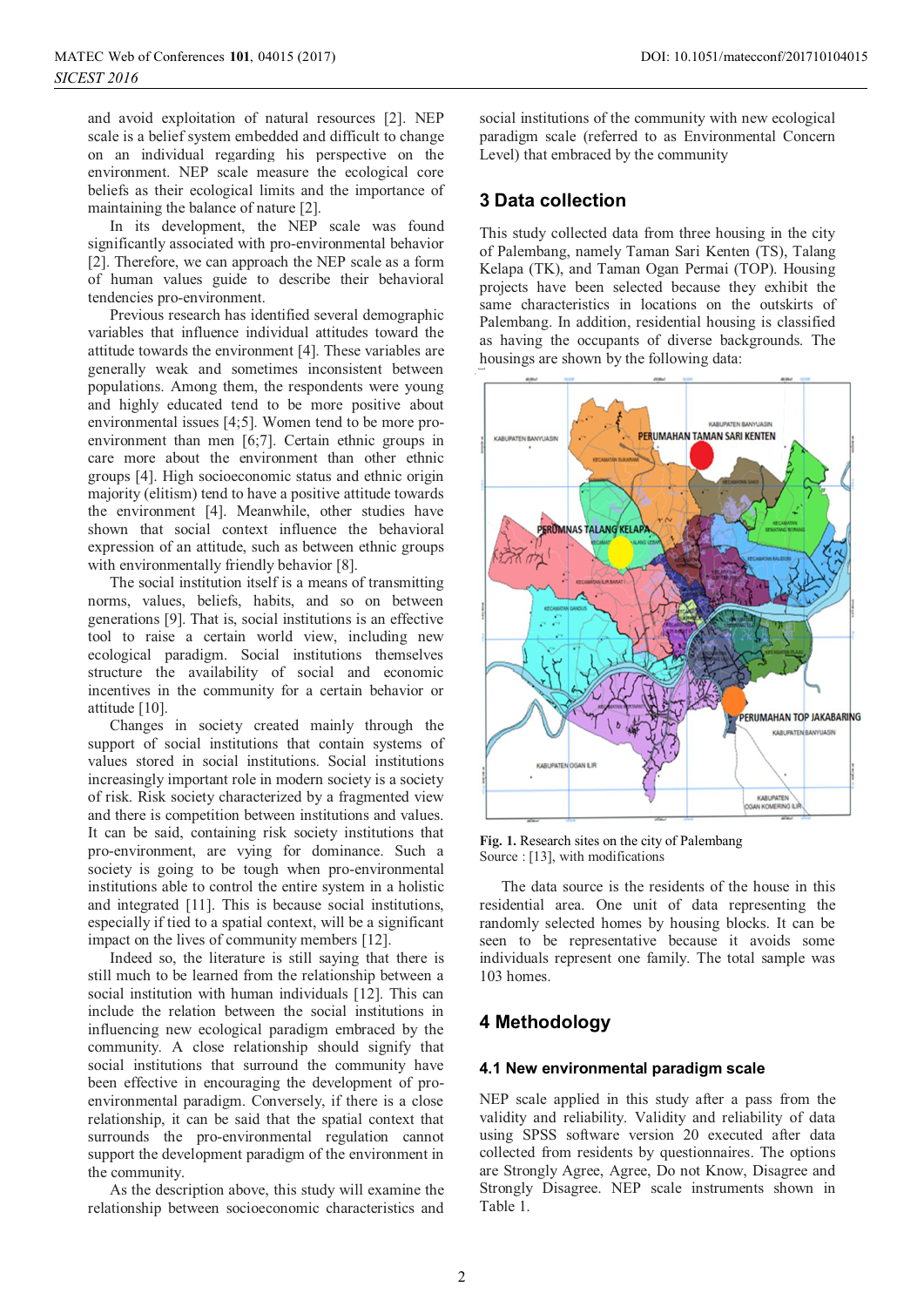| <b>Table 1. NEP</b> scale instruments |  |  |
|---------------------------------------|--|--|
|---------------------------------------|--|--|

| Descriptive                                      | <b>Dimensions</b>                                                                                              | Item No.<br><b>Question</b> |
|--------------------------------------------------|----------------------------------------------------------------------------------------------------------------|-----------------------------|
| Limits on<br>Humans Growth                       | We are approaching<br>the limit of the number<br>of people the Earth can<br>support                            | 1                           |
|                                                  | The Earth has plenty<br>of natural resources if<br>we just learn how to<br>develop them                        | 2                           |
|                                                  | The Earth is like a<br>spaceship with very<br>limited room and<br>resources                                    | 3                           |
| The<br>dominance<br>of<br>humans<br>in<br>nature | Humans have the right<br>to modify the natural<br>environment to suit<br>their need                            | 4                           |
|                                                  | Plants and animals<br>have as much right as<br>humans to exist                                                 | 5                           |
|                                                  | Humans were meant to<br>rule over the rest of<br>nature                                                        | 6                           |
| The<br>balance<br>οf<br>nature                   | When humans<br>interfere with nature it<br>often produces<br>disastrous<br>consequence                         | 7                           |
|                                                  | The balance of nature<br>is strong enough to<br>cope with the impacts<br>of modern industrial<br>nations       | 8                           |
|                                                  | The balance of nature<br>is very delicate and<br>easily upset                                                  | 9                           |
| Humans<br>Exemptionalism                         | Humans ingenuity will<br>ensure that we do not<br>make the Earth<br>unlivable                                  | 10                          |
|                                                  | Despite our special<br>abilities, humans are<br>still subject to the laws<br>of nature                         | 11                          |
|                                                  | Humans will<br>eventually learn<br>enough about how<br>nature works to be able<br>to control it                | 12                          |
| Ecocrisis                                        | Humans are seriously<br>abusing the<br>environment                                                             | 13                          |
|                                                  | The so-called<br>"ecological crisis"<br>facing humankind has<br>been greatly<br>exaggerated.                   | 14                          |
|                                                  | If things continue on<br>their present course,<br>we will soon<br>experience a major<br>ecological catastrophe | 15                          |

#### *4.1.1 Validity*

Validity is determined by Pearson correlation (r). The results of Pearson correlation of the sample is shown as follows:

| Table 2. Calculation result validity nep scale questionnaire |  |  |
|--------------------------------------------------------------|--|--|
|--------------------------------------------------------------|--|--|

| <b>Item</b>    | r        | Significant | <b>Conclusions</b> |  |
|----------------|----------|-------------|--------------------|--|
| 1              | 0,188    | 0,116       | Not valid          |  |
| 2              | 0,046    | 0,706       | Not valid          |  |
| 3              | 0,331    | 0,005       | Valid              |  |
| $\overline{4}$ | 0,428    | 0,001       | Valid              |  |
| 5              | $-0.151$ | 0,210       | Not valid          |  |
| 6              | $-0,038$ | 0,752       | Not valid          |  |
| 7              | 0,568    | 0,001       | Valid              |  |
| 8              | 0,161    | 0,179       | Not valid          |  |
| 9              | 0,434    | 0,001       | Valid              |  |
| 10             | $-0,023$ | 0,851       | Not valid          |  |
| 11             | 0,491    | 0,001       | Valid              |  |
| 12             | 0,451    | 0,001       | Valid              |  |
| 13             | 0,564    | 0,001       | Valid              |  |
| 14             | 0,411    | 0,001       | Valid              |  |
| 15             | 0,421    | 0,001       | Valid              |  |

The results indicate that the item is a valid item number 3, 4, 7, 9, 11, 12, 13, 14 and 15. Therefore, these items are then taken as an item to be used for the calculation of reliability.

#### *4.1.2 Reliability*

Calculation of reliability using Cronbach's Alpha parameter. The results of calculation of reliability on items that have valid (9 items) show the reliability of 0.658. This value is deemed reliable because the limit of reliability is 0.6 [14]

#### **4.2 Socio-economic status and institution**

Organizations or socio-economic status is an organized way of the urban population according to social stratification, political systems, and economic systems [15]. Socio-economic status was approached with a total income of the household and the highest education of the household. The parameters used are the logarithm multiplication between the level of education and income levels. The level of education consists of seven levels: Elementary (1), SMP (2), High School (3), Diploma  $(4)$ , S1  $(5)$ , S2  $(6)$ , and S3  $(7)$  which refers to the highest level of education held family members. Income alone is numerical data that shows the total amount of earnings of all family members in rupiah unit. Measurements are made through a questionnaire.

Institutions in this study were approached by their family members who work in the fields of education, health, leisure, and commerce. If there is, then the sample is given the index 2 while no indexed 1. Value institution itself is the multiplication of educational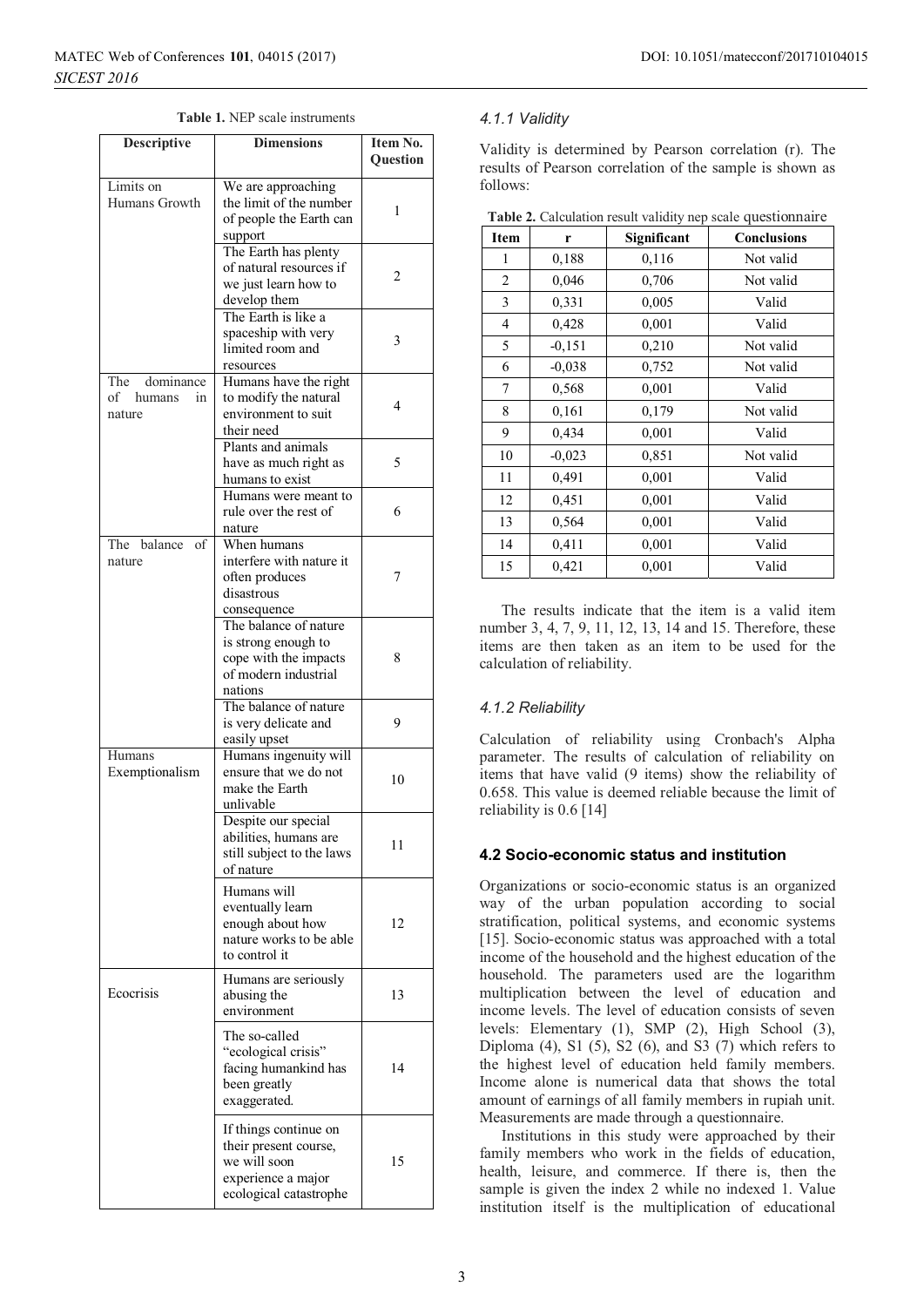status, health, and comfort divided by trade status. This is because the status of education, health, and comfort should be oriented pro-environment because of their obligation to promote sustainability or a special focus on aspects of sustainability. Meanwhile, the trade is viewed, Therefore, if a house has four professions, the total score is  $2x^2 \times 2/2 = 4$ . If a house has a profession of education, health, and comfort, but no trade profession, then the total score is 6. it is obtained through a questionnaire.

## **5 Result**

Table 3 shows the descriptive statistical study respondents. The majority of families have the highest level of high school (43 of 103 respondents). The average income of respondents was IDR 4,297,000. 13 respondents working in education, four work in the field of hospitality, 8 working in the health sector, and 53 working in the field of trade.

| Table 3. Descriptive statistics respondents |                |  |  |  |
|---------------------------------------------|----------------|--|--|--|
| <b>Last Education</b>                       |                |  |  |  |
| Primary school                              | $\overline{3}$ |  |  |  |
| Junior high school                          | $\overline{4}$ |  |  |  |
| Senior high school                          | 43             |  |  |  |
| Diploma                                     | 11             |  |  |  |
| Bachelor                                    | 35             |  |  |  |
| Postgraduate                                | 7              |  |  |  |
| <b>Income</b>                               |                |  |  |  |
| Mean                                        | 4.297.000      |  |  |  |
| <b>Standard Deviation</b>                   | 3.583.500      |  |  |  |
| <b>Institutions</b>                         |                |  |  |  |
| <b>Educational institutions</b>             | 13             |  |  |  |
| The hospitality institutions                | $\overline{4}$ |  |  |  |
| Health institutions                         | 8              |  |  |  |
| Trading institutions                        | 53             |  |  |  |

The potential of the relationship between socioeconomic status and pro-environmental institutions with environmental concern level, tested through regression analysis using SPSS software version 20. Figure 2 shows the normality of residual regression results is a prerequisite for regression analysis. Observations in Figure 3 shows that the results of the regression residuals clear that normal distribution so that the linear regression model can be accepted as a method of data analysis.





**Fig. 2.** Graph normality of regression results

Figure 3 shows a scatter plot of the regression residuals. Spread of points do not form a clear pattern, so it can be inferred that the regression model having no problem with heteroscedasticity



**Fig. 3.** Scatter plot regression residual

To see the relationship between variables, we calculate regression by putting variable socioeconomic status as a single variable that is the natural logarithm of the level of income and education level of respondents. This is done because the amount of income has a very great value compared to other indicators, as calculated in units of currency. The regression results are shown in Table 4. It appears that the effect weak institutions to environmental concerns while socioeconomic status had no significant effect on environmental awareness. But the influence of institutions on environmental concerns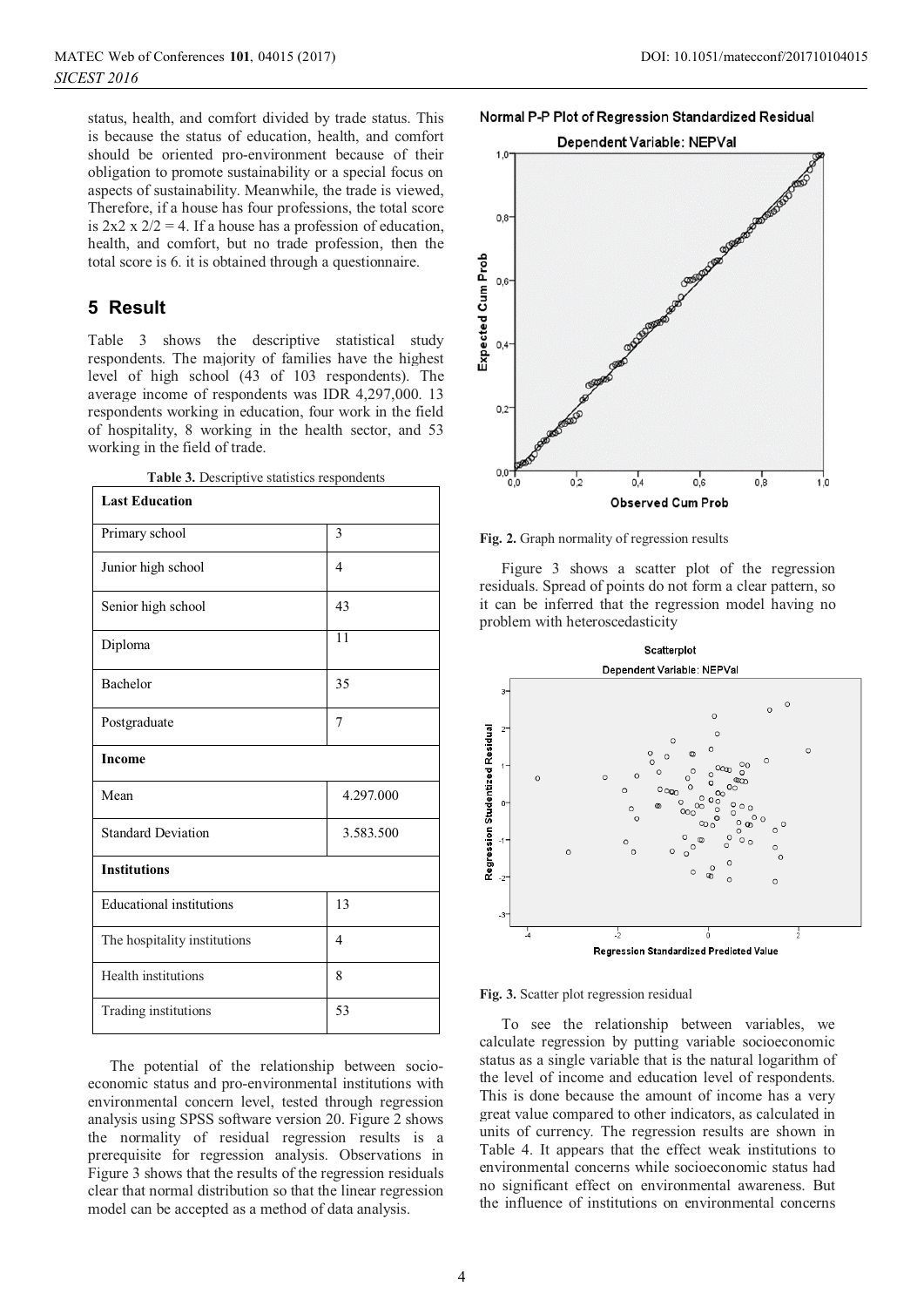actually negative. That is, the person becomes a member of a pro-environmental institution, the more he behaves not care about the environment.

**Table 4.** Calculation results of multiple regression socioeconomic status and institution of the nep scale

**Coefficients**

| Model |                            | Unstandardized Standardized<br><b>Coefficients</b> |               | <b>Coefficients</b> |       | Sig. |
|-------|----------------------------|----------------------------------------------------|---------------|---------------------|-------|------|
|       |                            | B                                                  | Std.<br>Error | t<br><b>Beta</b>    |       |      |
|       | (Constant)                 | 24,693                                             | 1,391         |                     | 17,74 | ,000 |
|       | Institution                | $-1,214$                                           | .680          | $-175$              | 1,785 | ,077 |
|       | Ln (Education<br>x Income) | $-738$                                             | ,486          | $-149$              | 1,519 | ,132 |

a. Dependent Variable: NEP Scale

The above results show that the institutions that developed among the people in the three housing destructive rather than constructive for the environment. Education does not give a positive impetus on environmentally friendly behavior. In contrast, higher education justifies one's behavior to the consumer and not environmentally friendly behavior, such as in educational institutions. There is no awareness to encourage students and teachers that are environmentally friendly. Health institutions are also not concerned with efforts to encourage patients and health care to behave environmentally friendly. Meanwhile, institutions are not sustainable comfort and are consumptive. Instead, institutions trade show's positive attitude. Orientation pro-environmental regulation of trade can be understood as respondents generally a small enterprise (SMEs) which have stalls with low environmental impact and has little environmental impact rising (eg. garbage in large quantities in the store), will affect the economic value obtained traders seek profit. Therefore, they will try to keep the environment location.

## **6 Conclusion**

The above results indicate that to increase the level of environmental concern, sociological intervention is required. In this study, it was found that variable institutions affect the level of environmental concern was negative and weak. This is because institutions housing residents in developing countries have consumer behavior and less concerned with the environment. In other words, Institution as one form of social organization has a negative role in environmental concerns, therefore in order that the institutions have a positive impact, it must do some activities as follows:

- The government should strengthen environmental education curriculum so as to encourage the younger generation to love the environment and strive to reduce environmental impact at their residence. This is an easy program because there are no sociological barriers in urban communities. Urban communities are relatively liberal and scientific. Would be different if we did in the marginal communities that have a conservative and fatalistic attitude.

- Health institutions more easily integrated with the environmental concerns, because the quality of meteorological would have a direct impact on human health. Therefore, the health center should be warned about the danger of pollution or destruction of the environment and the importance of healthy behavior.

- Hospitality institutions should use components that are more natural in every activity, for example by extending the trees or by replacing manufacturing materials with natural materials. of course, these activities are not attractive to local travelers who are accustomed to tropical life, but it will attract foreign tourists are more interested in the local characteristics. They come to Indonesia not to find something that can be found in his own country. They want the typical situation of Indonesia and this is indicated by a tropical environment in harmony with nature Indonesia. For example, the guest house can be made with the concept of traditional architecture including the typical environment of Palembang city in the past.

- Trade is the most difficult institutions to be triggered environmental changes for the better because the essence of trade is the exploitation of natural resources into goods of human needs. exploitation caused environmental pollution, not least in the form of smoke from a factory or waste in traditional markets. The rational step that can be done to make this trade regulation as the trigger for the better is to expect the public awareness and efforts to forcefully through trade laws more restrictive.

## **References**

- 1. R. Kutter, W. Information Strategies in Websites for Sustainable Consumption: An Exploration of the EcoRunner Tool, (2009).
- 2. R. Bechtel & Churchman, A. (Eds.). (2003). *Handbook of environmental psychology*. John Wiley & Sons, (2003).
- 3. R. Schefold., Nas, P., & Domenig, G. (Eds.). *Indonesian Houses*: Tradition and transformation in vernacular architecture. NUS Press, (2004).
- 4. S. Clayton., Myers, G. *Conservation Psychology*: Understanding and Promoting Human Care for Nature. John Wiley and Sons, (2015).
- 5. M. Bodur. Sarigollu, E. Environmental Sensitivity in a Developing Country: Consumer Classification and Implications. J. Environment and Behavior, **37** (4), 487-510, (2005)
- 6. T. Milfont, L. & Duckitt, J. J. Environmental Psychology, **24,** 3, (2004)
- 7. L. Zelezny, C. Chua, P. P. & Aldrich, C. J. Social issues, **56,** 3, (2000)
- 8. M. Floyd. Race, Ethnicity, and Use of the National Park System. *Social Science Research Review*, 1(2), (1999)
- 9. A. Mareck, F. *Acquiring Biospheric Literacy*: Discursive Tools, Situated Learning, and the